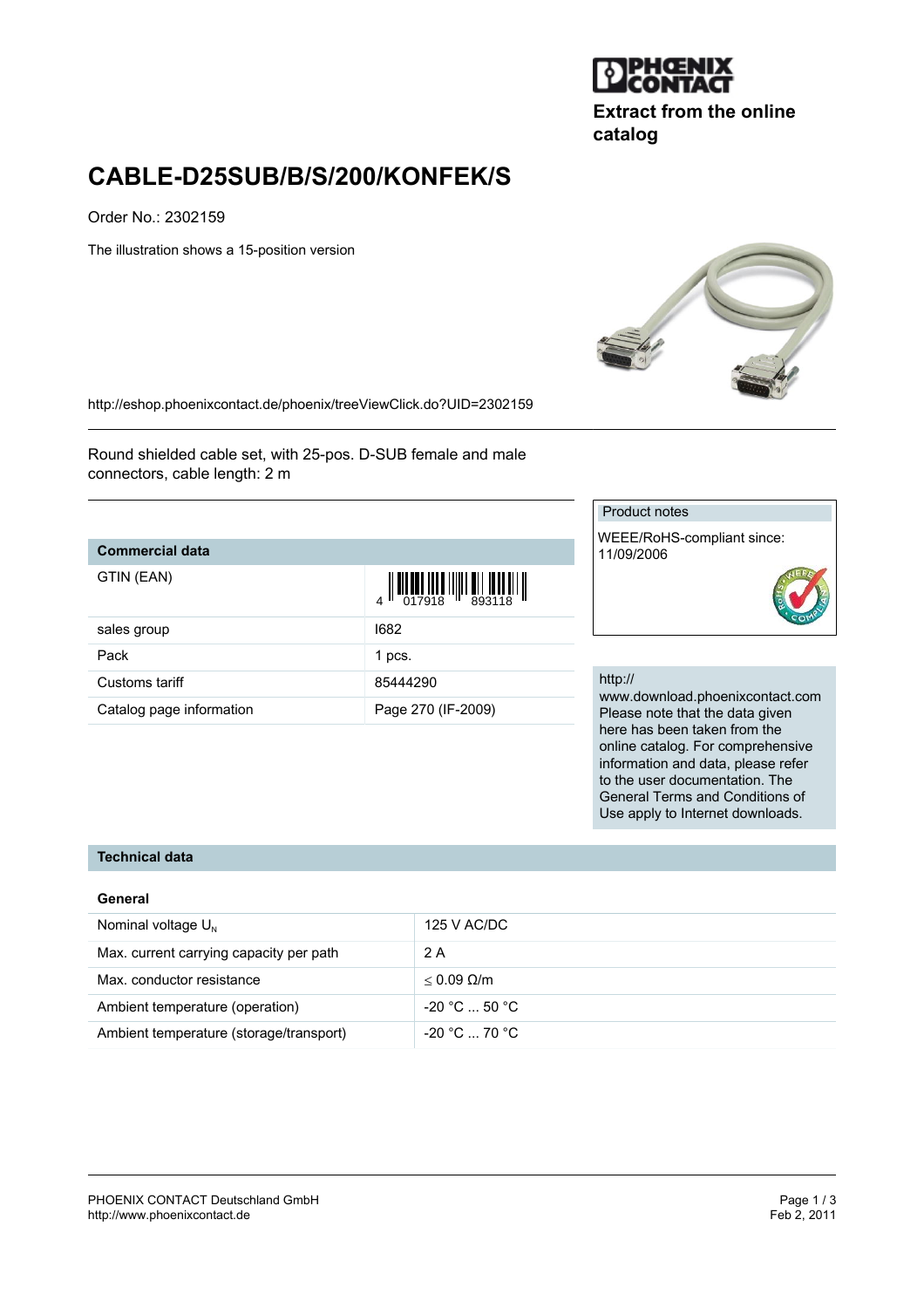## CABLE-D25SUB/B/S/200/KONFEK/S Order No.: 2302159 <http://eshop.phoenixcontact.de/phoenix/treeViewClick.do?UID=2302159>

| Number of positions                | 25                                                 |
|------------------------------------|----------------------------------------------------|
| Number of positions, control side  | 25                                                 |
| Number of connectors, control side | 1                                                  |
| Number of positions, module side   | 25                                                 |
| Number of connectors, modul side   | 1                                                  |
| Fixed cable length                 | 2 <sub>m</sub>                                     |
| Single wire, cross section         | $0.25 \text{ mm}^2$                                |
| AWG                                | 24                                                 |
| External diameter                  | $10.5$ mm                                          |
| Shielding                          | yes                                                |
|                                    | Tinned copper-braided shield, approx. 85% covering |
| Insertion/withdrawal cycles        | > 200                                              |

**Certificates / Approvals**



Certification CUL, GOST, UL